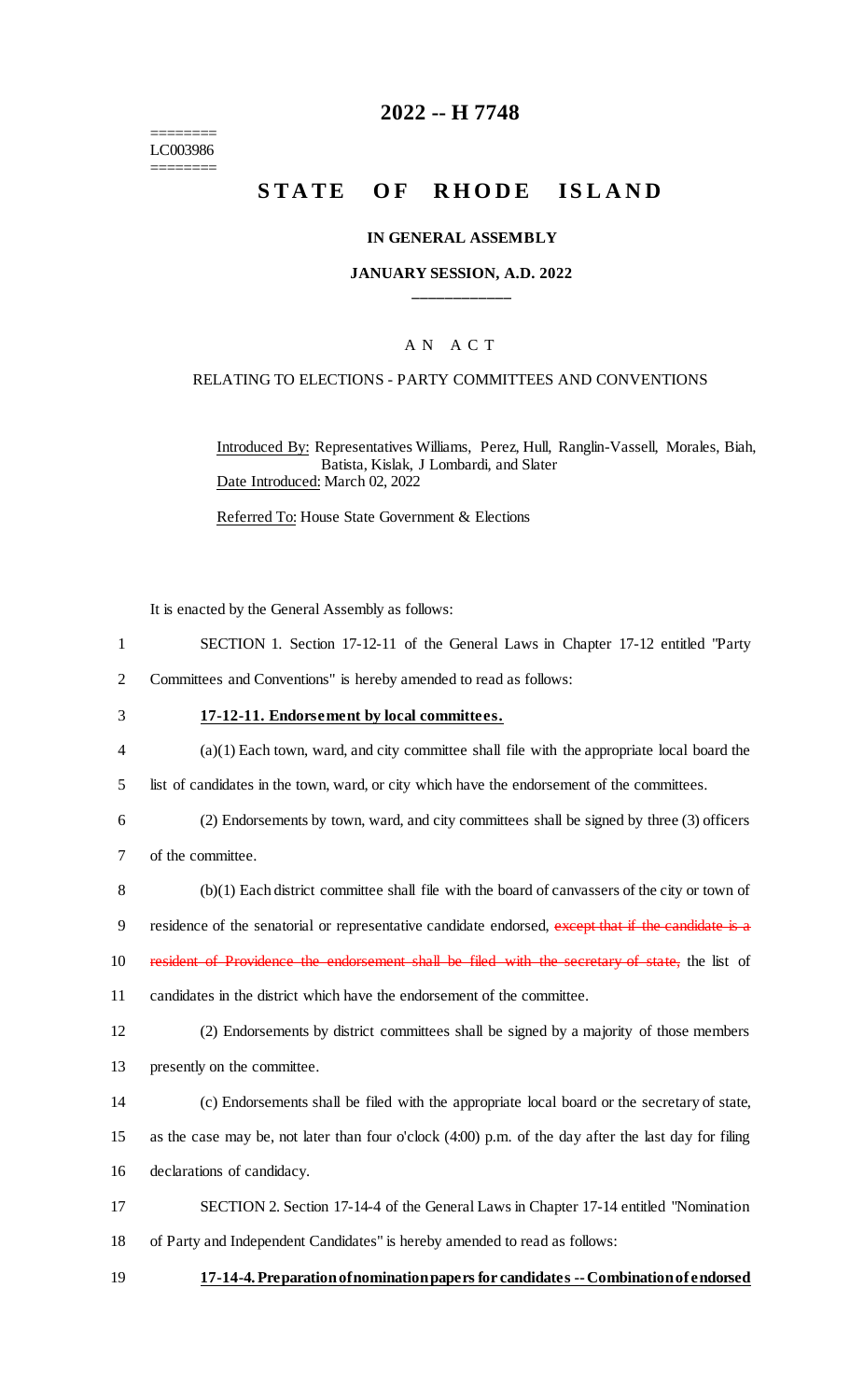#### **candidates -- Furnishing of nomination papers to candidates.**

 (a) Upon receipt of the declarations referred to in § 17-14-1, within two (2) business days of the final date for filing endorsements, the secretary of state for statewide candidates and the local board for general assembly and local candidates shall prepare nomination papers for each person who has filed a declaration of candidacy as provided in § 17-14-1. A minimum of three (3) sets of nomination papers shall be prepared for each candidate whose name appears on nomination papers 7 containing the name of a candidate for general assembly and for local office. Nomination papers 8 for voters from the city of Providence for the offices enumerated in § 17-14-1 shall be furnished by 9 the secretary of state. Nomination papers shall be prepared with the name of the candidate as it appears on the voting list, notwithstanding that the candidate may have signed his or her declaration of candidacy other than as the candidate's name appears on the voting list. Candidates for nomination for different offices endorsed by the appropriate committee on any party shall be combined on the same nomination papers. The names of candidates for different offices not endorsed by the appropriate committee of any party shall not be combined on the same nomination papers. Nomination papers for candidates for general assembly shall be furnished by the local board of the general assembly candidate. Nomination papers shall be furnished to the local boards by the secretary of state and each shall bear the imprint of the state coat of arms and any additional language required by law. Nomination papers shall be appropriately marked or color coded to indicate the different political parties, the endorsed and unendorsed candidates of those parties, and independent candidates.

 (b) General assembly and local candidates for nomination may, at their own expense, have nomination papers duplicated. The signatures obtained on the duplicated nomination papers shall be considered valid if, and only if, prior to any signatures being affixed, the duplicated nomination papers have been time stamped by the secretary of state or local board of canvassers which issued the original nomination papers.

 (c) Nomination papers furnished by the secretary of state shall be personally issued to the candidate, or in the case of combined nomination papers to one of the candidates, for whom they were prepared, or to an individual presenting written authorization from the candidate, or one of the candidates appearing on them, to receive the nomination papers.

SECTION 3. This act shall take effect upon passage.

#### ======== LC003986 ========